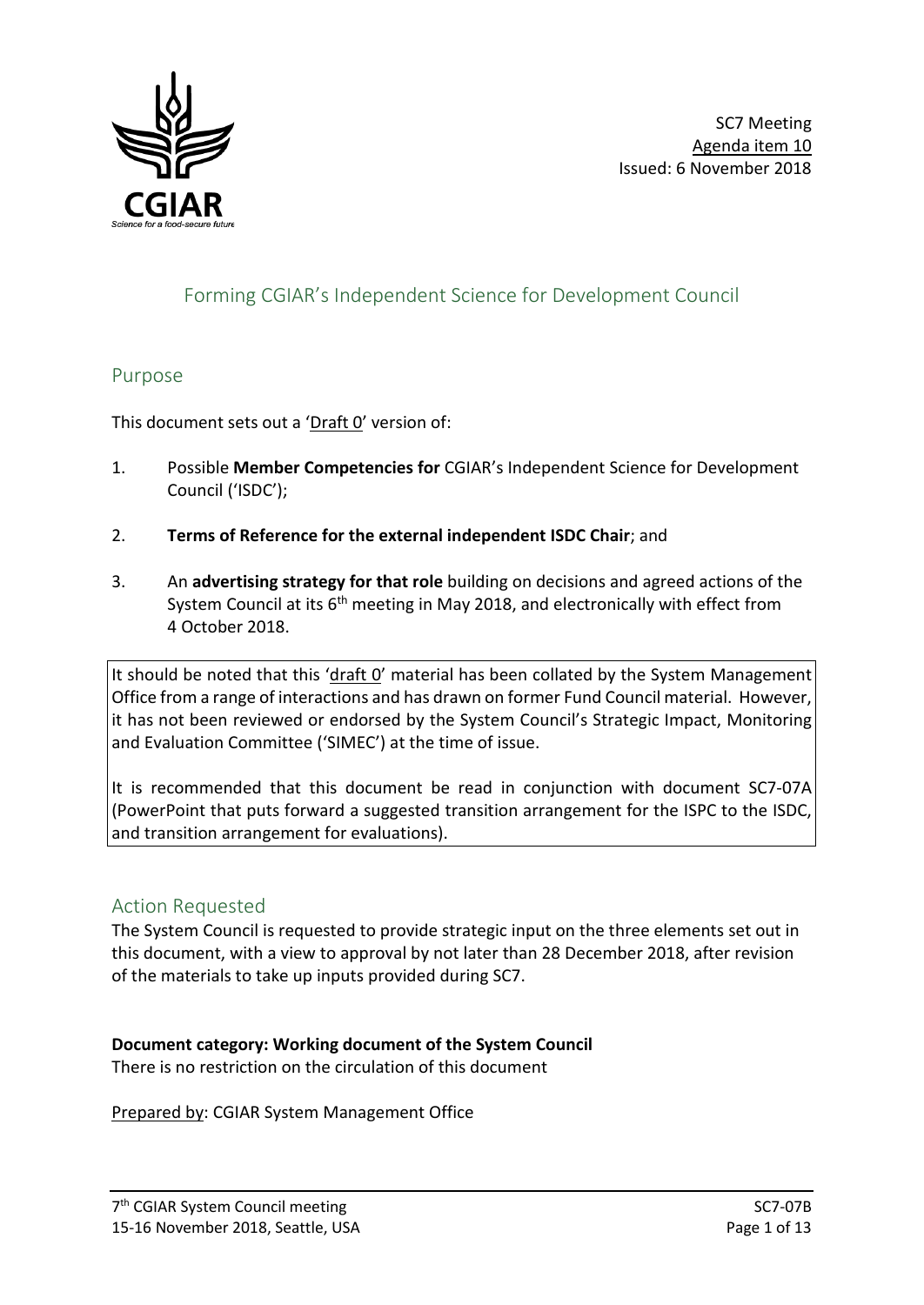- A. System Council past decisions and agreed actions informing this paper
- 1. Table 1 below summarizes recent past decisions and agreed actions of the System Council concerning the formation of CGIAR's Independent Science for Development Council ('ISDC') and the appointment of its members.

| <b>Date</b>            | <b>Decision/Action</b>                   | <b>System Council decision/action summary</b>                                                                                                                                                                 | <b>Status of implementation</b>                                                                                                                                                                                                                                                        |  |
|------------------------|------------------------------------------|---------------------------------------------------------------------------------------------------------------------------------------------------------------------------------------------------------------|----------------------------------------------------------------------------------------------------------------------------------------------------------------------------------------------------------------------------------------------------------------------------------------|--|
| 16-17 May<br>2018, SC6 | <b>Decision</b><br>SC/M6/DP3             | <b>Endorsed</b> SIMEC think piece on future functional areas and<br>operational arrangements of advisory services                                                                                             | <b>Fully implemented by System Council</b><br>electronic decision of 4 October 2018                                                                                                                                                                                                    |  |
| 16-17 May<br>2018, SC6 | <b>Agreed position</b><br>SC/M6/AP2      | <b>Endorsed</b> the proposed workplan, timetable and planned<br>approach to formation of the new Independent Science and<br>Development Council ('ISDC') set out in Part D of meeting<br>presentation SC6-05A | Delayed, and amended by System Council<br>4 October 2018 electronic decision. Thus,<br>discussed in this paper at Part B below<br>(Note: the approved ISDC TOR includes an<br>altered selection methodology for the ISDC<br>members compared to that discussed at the<br>SC6 meeting). |  |
| 16-17 May<br>2018, SC6 | <b>Related action</b><br>SC/M6/AP2       | For electronic decision: Agreement on:<br>(i) the proposed Terms of Reference for the new ISDC;                                                                                                               | Full implemented through electronic<br>decision on 4 October 2018                                                                                                                                                                                                                      |  |
|                        |                                          | (ii) the proposed major functions and size of the shared<br>secretariat to support the ISDC, SPIA and the evaluation<br>function; and                                                                         | Fully implemented through electronic<br>decision on 4 October 2018                                                                                                                                                                                                                     |  |
|                        |                                          | (iii) the advertising strategy to identify candidates for the ISDC;                                                                                                                                           | This paper, Part C Below                                                                                                                                                                                                                                                               |  |
|                        |                                          | For input: A proposal to ensure the smooth transition<br>between the SC's ISPC to the ISDC.                                                                                                                   | <b>Refer Seattle November 2018 meeting</b><br>paper SC7-07A                                                                                                                                                                                                                            |  |
| 4 October<br>2018      | <b>Electronic Decision</b><br>SC/M6/EDP2 | Approved the Terms of Reference for each of CGIAR's ISDC,<br>CGIAR's Standing Panel on Impact Assessment, and the new<br><b>Advisory Services Shared Secretariat.</b>                                         | Effective from 1 January 2019                                                                                                                                                                                                                                                          |  |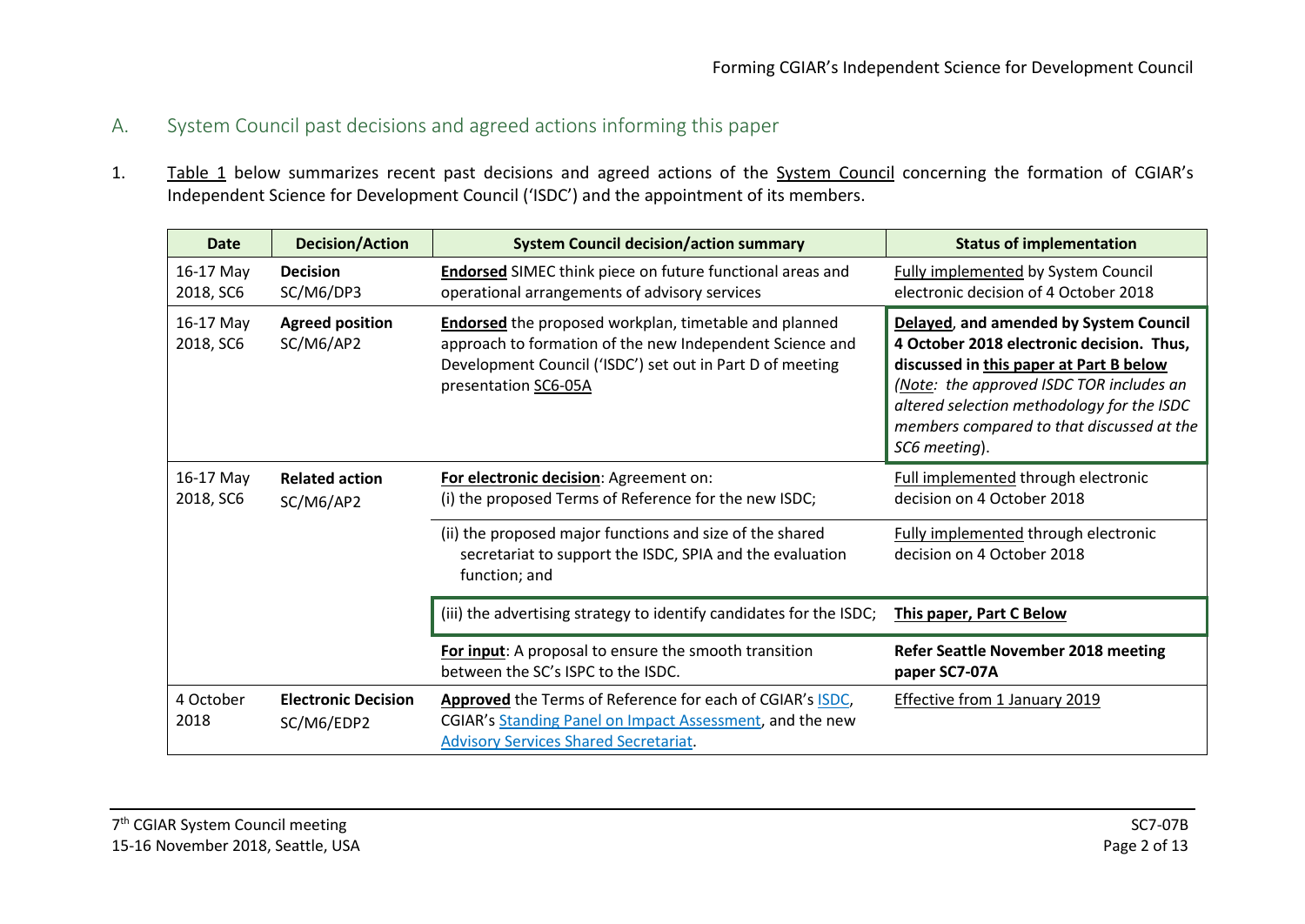2. Table 2 below extracts relevant provisions of the System Council approved Terms of Reference for its ISDC.

| Paragraph | <b>Provision</b>                                                                                                                                                                                                                                                                                                                                                                                                                                                                                                                                                                                                                               |  |  |
|-----------|------------------------------------------------------------------------------------------------------------------------------------------------------------------------------------------------------------------------------------------------------------------------------------------------------------------------------------------------------------------------------------------------------------------------------------------------------------------------------------------------------------------------------------------------------------------------------------------------------------------------------------------------|--|--|
| 4.1       | Up to eight (8) standing members (including the Chair)                                                                                                                                                                                                                                                                                                                                                                                                                                                                                                                                                                                         |  |  |
|           | The role specification and key competencies desired for ISDC members, as<br>well as those specific to the ISDC Chair will be approved and reviewed<br>periodically by the System Council to ensure that they represent the optimal<br>guidance on capacities required                                                                                                                                                                                                                                                                                                                                                                          |  |  |
| 4.2       | Chair/Members will serve an initial three years, with the possibility of<br>renewal up to three additional years without further extension. To the<br>extent possible, membership terms will be staggered to ensure a gradual<br>refreshing of members.                                                                                                                                                                                                                                                                                                                                                                                        |  |  |
| 4.3       | Chair/Members appointed by the System Council based upon a merit-based,<br>open and competitive selection process                                                                                                                                                                                                                                                                                                                                                                                                                                                                                                                              |  |  |
| 4.3.b     | Review and consideration of applications and nominations by a nominations<br>panel comprised of up to six (6) persons:                                                                                                                                                                                                                                                                                                                                                                                                                                                                                                                         |  |  |
|           | At least two System Council members appointed by the System<br>i.<br>Council Chair, one of whom shall be the SIMEC Chair or her/his<br>delegate;<br>Two science leaders from within $CGIAR1$ appointed by the System<br>ii.<br>Council Chair, one involved in the delivery of research outputs in a<br>development context and one other individual associated with major<br>science bodies working across a range of disciplines; and<br>Two persons fully external to CGIAR, with a preference for at least one<br>iii.<br>of those persons to be a highly experienced individual involved in<br>innovation from a sector beyond agriculture |  |  |
| 4.4       | The terms of reference for the nominations panel, including membership,<br>will be approved by the System Council through electronic means. The<br>membership of the nominations panel will be diverse and demonstrate<br>CGIAR's strong commitment to ensuring gender equality in all facets of its<br>work.                                                                                                                                                                                                                                                                                                                                  |  |  |
| 4.5       | The search and nominations process will be undertaken according to the<br>administrative policies of the CGIAR System Organization and be managed<br>by the System Management Office under the overall oversight of the<br>nominations panel. For the avoidance of doubt, the CGIAR System<br>Organization has no decision-making role in regard to the selection of ISDC<br>members.                                                                                                                                                                                                                                                          |  |  |

3. As set out in related meeting document SC7-07A titled 'Advisory Services Transition Matters', the original agreed timetable for the selection of the ISDC Chair and its members is not able to be implemented. The original timetable anticipated approval of the Terms of Reference of the ISDC by 30 June 2018 by electronic means. As matters turned out, the TOR was approved on 4 October 2018, setting back the original timetable by three months.

<span id="page-2-0"></span><sup>&</sup>lt;u>.</u>  $1$  The words "within CGIAR" have been added in addition to the language in the Terms of Reference to remove potential confusion about whether it was intended that these be external to the System.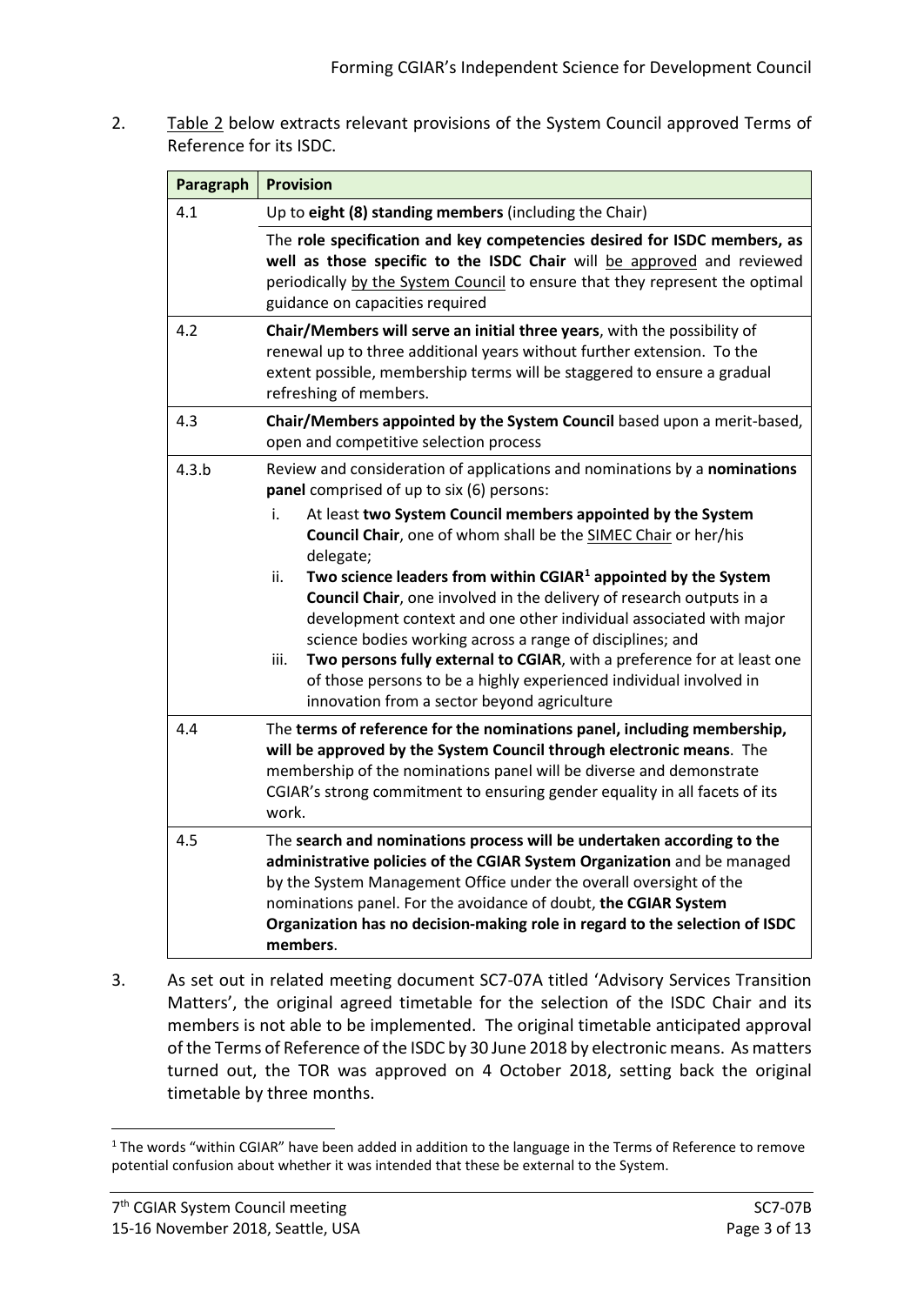4. Given the proximity of the System Council's  $7<sup>th</sup>$  meeting to the Council's recent 4 October 2018 electronic decision, the SIMEC Chair (in his capacity as the identified Chair of the required Nominations Panel as per above), considered it more appropriate to bring the following items to the System Council for endorsement or strategic input in line with earlier agreed decisions rather than proceed electronically as earlier agreed by the System Council:

### **Items for endorsement from SC6 as outstanding actions/changes required**

- The ISPC to ISDC transition plan (*refer separate meeting document SC7-07A*)
- Revised timetable to appoint the ISDC Chair and its members (table 3 below)

## **Items for strategic guidance in advance of electronic approval by 28 December 2018**

- **Appendix 1** 'Draft 0' ISDC Member Competencies
- **Appendix 2** 'Draft 0' Terms of Reference for ISDC Chair
- **Appendix 3** 'Draft 0' advertising strategy for ISDC Chair and the four other 2019 arising ISDC member vacancies (refer to transition plan SC7-07A for explanation of the vacancy proposals)

# B. Items recommended for endorsement at SC7 for the ISDC membership

- 5. Pragmatically, world-class search processes take approximately 6 months to complete. The SC7 meeting document titled 'Advisory Services Transition Matters' has been developed for the purposes of ensuring continuity in the availability of highquality independent scientific advice to the System Council, and thus the CGIAR System, whilst a search for the new ISDC Chair and members takes place.
- 6. The SIMEC Chair recommends for endorsement by the System Council at this  $7<sup>th</sup>$ meeting the following **revised timetable for the appointment process** (table 3) for a new ISDC Chair and other ISDC members (to substitute the timetable agreed at SC6.

| <b>Steps</b>                                                                                                                     | <b>Expected output/result</b>                                                                                                                                                                                                                                        | Who                                       | <b>Suggested timing</b>                                                                                  |
|----------------------------------------------------------------------------------------------------------------------------------|----------------------------------------------------------------------------------------------------------------------------------------------------------------------------------------------------------------------------------------------------------------------|-------------------------------------------|----------------------------------------------------------------------------------------------------------|
| 1. Approve ISPC to<br><b>ISDC</b> transition<br>arrangements                                                                     | Agreed transition that ensures availability<br>of independent expert science advice.<br>Rotation approach will give rise to four<br>ISDC member vacancies in 2019, and three<br>additional vacancies in 2020, thus a fully<br>refreshed ISDC membership by end 2021. | System Council                            | Decision to be<br>taken at SC7,<br>supported by<br>meeting paper<br>SC7-07A                              |
| 2. Finalize ISDC<br><b>Chair TOR and</b><br>develop TOR for<br><b>ISDC</b> members<br>based on<br>strategic inputs<br>during SC7 | Terms of Reference for Chair of ISDC Chair<br>and Member roles                                                                                                                                                                                                       | SIMFC.<br>(proposal)<br>SC.<br>(decision) | <b>Sent to Council</b><br>on 14 December<br>2018 for<br>electronic<br>decision by<br>28 December<br>2018 |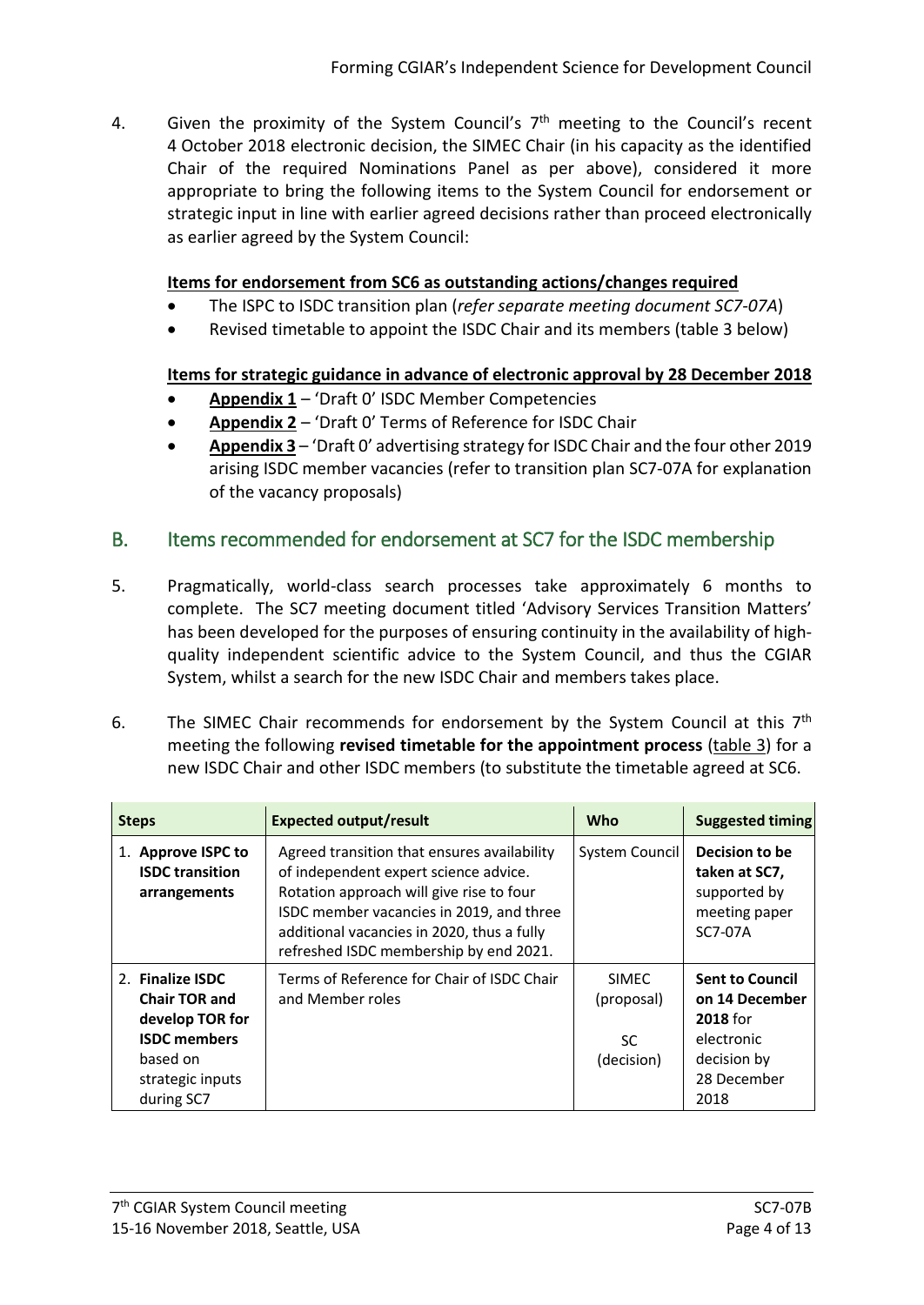| <b>Steps</b> |                                                                                                                                                                  | <b>Expected output/result</b>                                                                                                                                                              | Who                                                                      | <b>Suggested timing</b>                                                                                                                                  |
|--------------|------------------------------------------------------------------------------------------------------------------------------------------------------------------|--------------------------------------------------------------------------------------------------------------------------------------------------------------------------------------------|--------------------------------------------------------------------------|----------------------------------------------------------------------------------------------------------------------------------------------------------|
|              | 3. ISDC mandate<br>comes into<br>operation                                                                                                                       | Independent advice provided according to<br>the new ISDC Terms of Reference                                                                                                                | <b>ISDC</b>                                                              | From 1 January<br>2019                                                                                                                                   |
|              | 4. Form proposed<br><b>Nominations</b><br>Panel<br>(6 members)                                                                                                   | Clear Terms of Reference with a workplan<br>that links to key System Council meeting<br>dates and decision moments                                                                         | SIMEC Chair in<br>consultation<br>with SC Chair<br>(support from<br>SMO) | Final<br><b>Nominations</b><br><b>Panel TOR and</b><br>composition sent<br>to Council on<br><b>16 January 2019</b><br>for decision by<br>30 January 2019 |
|              | 5. Issue call for<br>nominations/<br>applications for<br><b>ISDC Chair and</b><br>member<br>vacancies<br>considering<br>SC7 inputs on<br>advertising<br>strategy | Strong pool of external independent<br>persons to consider for appointment to<br><b>CGIAR's ISDC</b>                                                                                       | System<br>Organization as<br>procurement<br>support                      | Call issued:<br>7 January 2019<br>Deadline:<br>7 March 2019                                                                                              |
|              | 6. Screening of<br>candidates                                                                                                                                    | Review nominations/applications against<br>agreed criteria to identify a shortlist of<br>candidates for further exploration through<br>relevant due diligence processes                    | <b>Nominations</b><br>Panel                                              | <b>By early April</b><br>2019                                                                                                                            |
|              | 7. Identification of<br>recommended<br><b>ISDC Chair and</b><br>recommended<br>members to fill<br>2019 arising<br>vacancies                                      | Proposed candidates that represent the<br>best available persons to serve on CGIAR's<br>ISDC. May include a proposal for persons<br>to fill the anticipated arising 2020<br>vacancies also | <b>Nominations</b><br>Panel                                              | <b>Submission to</b><br><b>System Council</b><br>by<br>29 April 2019                                                                                     |
|              | 8. Confirmation of<br><b>ISDC Chair and</b><br><b>ISDC</b> members<br>to fill arising<br>vacancies                                                               | System Council to approve ISDC Chair and<br>Member appointments for arising<br>vacancies                                                                                                   | System Council                                                           | During SC8, May<br>2019                                                                                                                                  |
|              | 9. ISDC Chair and<br>members take up<br>appointments in<br>line with SC7<br>agreed transition<br>plan                                                            | Seamless transition of ISDC members                                                                                                                                                        | <b>ISDC</b> and<br>Advisory<br>Services Shared<br>Secretariat            | <b>ISDC Chair</b><br>1 July 2019<br>Other members<br>- as relevant to<br>rotations                                                                       |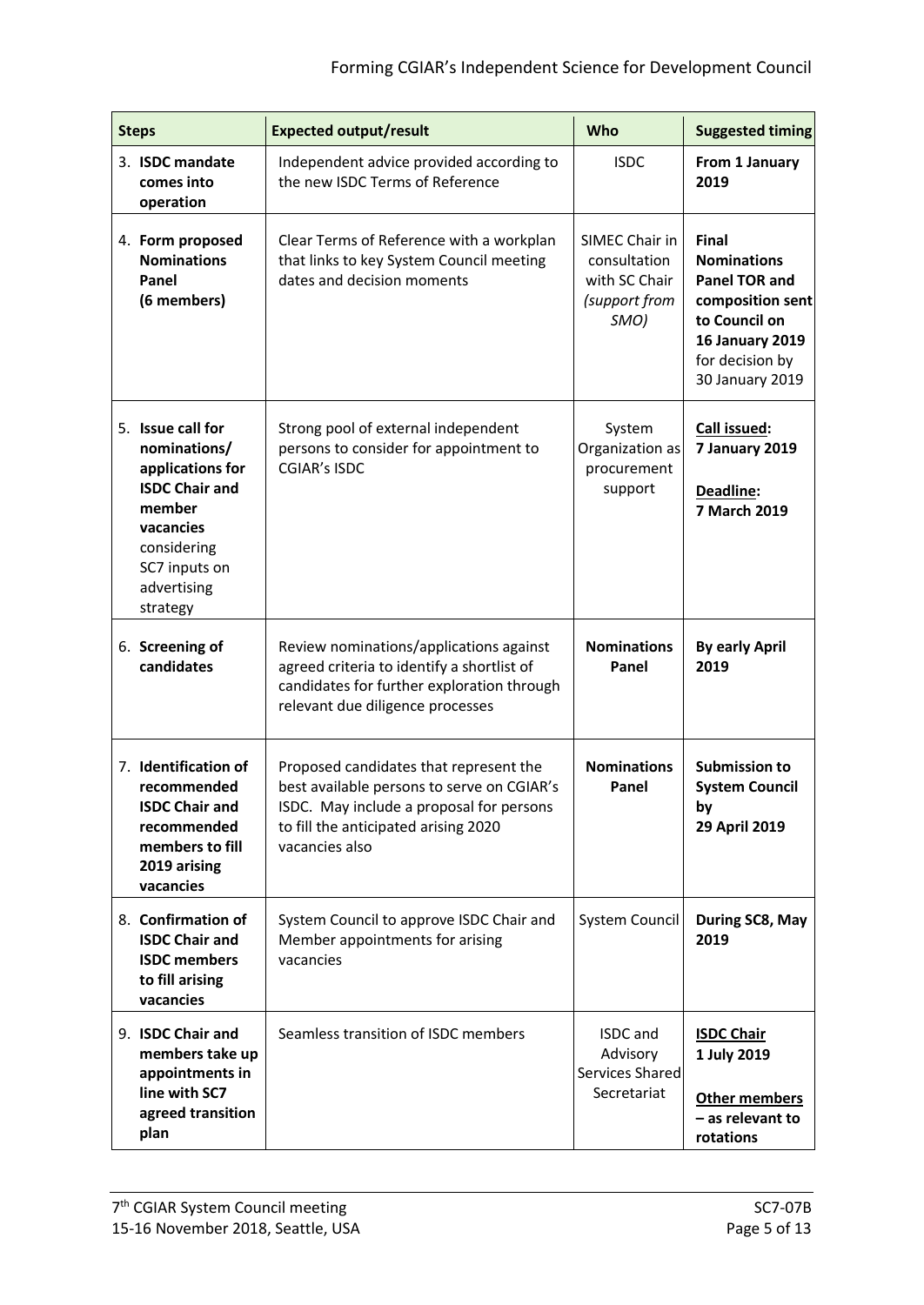# C. 'Draft 0' Items for strategic input at SC7 for the ISDC membership

- 7. Recognizing the strategic importance of the ISDC to CGIAR, the following three annexes set out 'Draft 0' versions of possible materials to support the search and appointment process for the ISDC Chair and ISDC members.
	- **Appendix 1** 'Draft 0' ISDC Member Competencies
	- **Appendix 2** 'Draft 0' Terms of Reference for ISDC Chair
	- **Appendix 3** 'Draft 0' advertising strategy for ISDC Chair and the four other 2019 arising ISDC member vacancies (refer to transition plan SC7-07A for explanation of the vacancy proposals)
- 8. As noted in step 2, of table 3 above, inputs received on the ISDC Chair TOR will be used to further inform the development of a Terms of Reference for the other ISDC members. Step 2 further proposes that in the month that follows the SC7 meeting, inputs from the meeting will be used to update the material and bring a complete package to the System Council for electronic approval by the end of the year.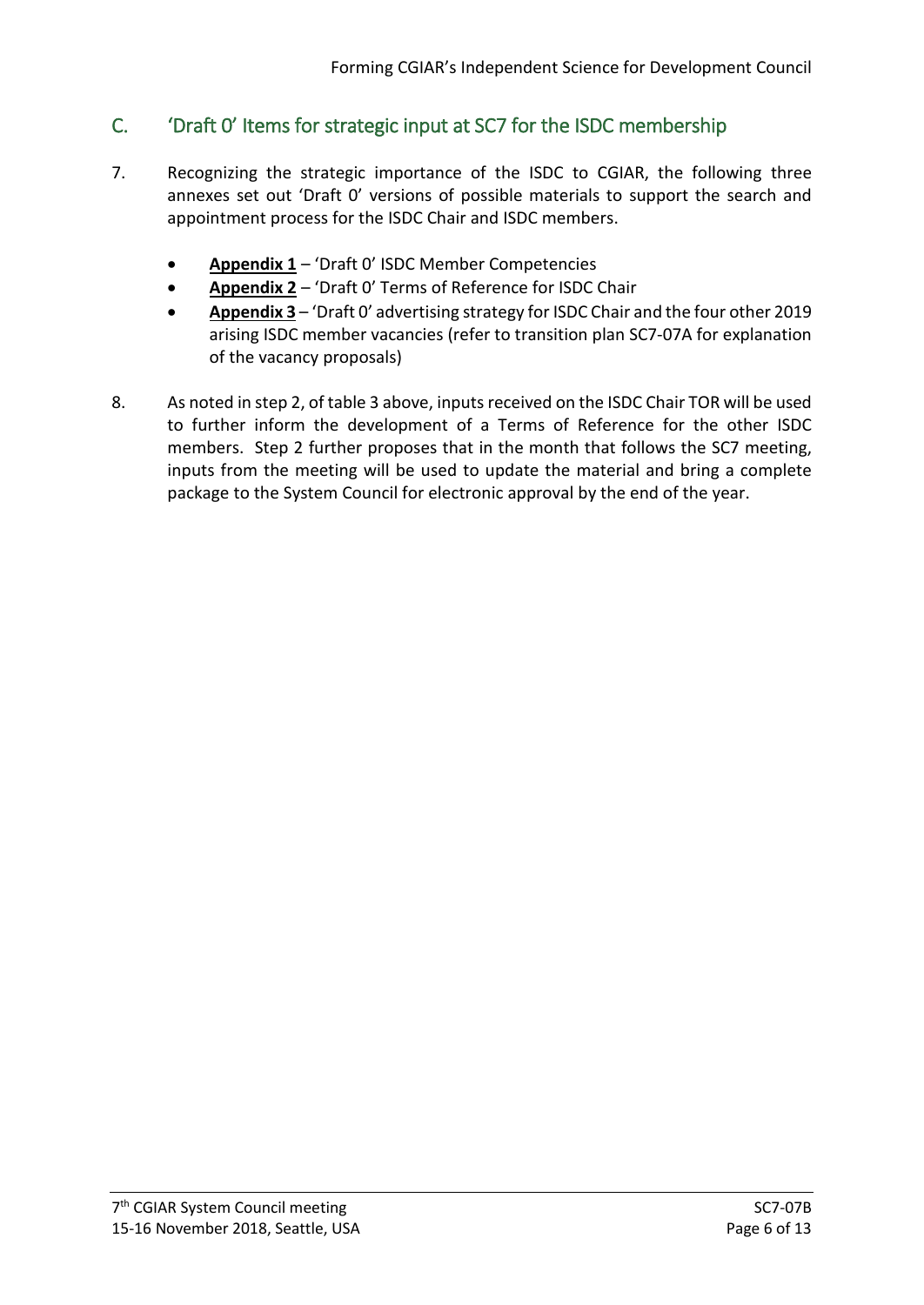# Appendix 1

# 'Draft 0' – Key Competencies, time commitment and honorarium arrangements for members of CGIAR's Independent Science for Development Council

### Background

- 1. As set out the terms of reference for the Independent Science and Development Council ('ISDC'), the ISDC will consist of up to eight members appointed by the System Council upon the recommendation of a Nominations Panel.
- 2. ISDC members (including the Chair), are appointed for an initial period of three years, with the possibility to be renewed by decision of the System Council for an additional three-year term.

## Draft 0 – ISDC Member Competencies

- 3. **Draft 0 - Overall ISDC profile:** The members of the ISDC should, as a collective Council:
	- a. **Represent an appropriate balance** of scientific, programmatic and development expertise in sectors including and beyond agriculture
	- b. **Reflect eminence** in their fields with internationally-recognized achievements
	- c. **Have geographically diverse experiences** and include persons who work or have worked with a broad range of organizations across multiple countries
	- d. **To the extent possible without compromising expertise, reflect geographic, gender and age diversity**, by adopting the following principles as a guide:
		- i. Aim for at least 40 percent of the 8 members who are women
		- ii. Aim for at least 40 percent of the 8 members who are of developing country origin
		- iii. To diversify the age composition of the ISDC
- 4. **Draft 0 – Experience and Expertise domains:** To fulfil the functions outlined for the ISDC in its terms of reference, the search and selection of ISDC members should aim for individuals from amongst the following backgrounds, qualifications and experience the following disciplines or skills:
	- a. **Agriculture:** Key disciplines or activities related to the subject of agriculture and agri-food systems.
	- b. **Biological sciences:** The study of life and living organisms, their life cycles, adaptations and environment, covering various sub-fields of biology and biochemistry.
	- c. **Social sciences:** Academic disciplines concerned with the study of the social life of human groups and individuals, often including anthropology, economics, geography, political science and sociology.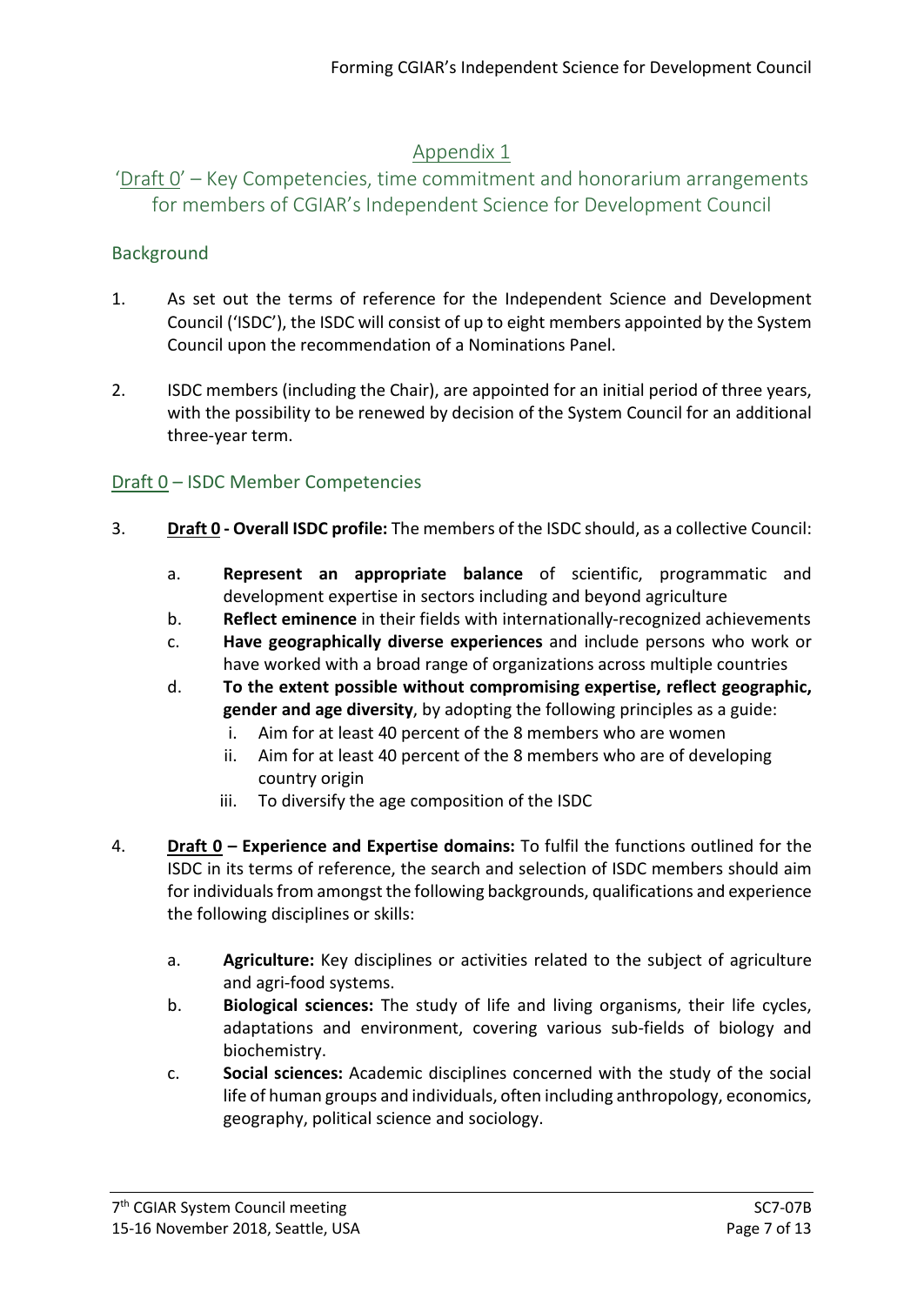- d. **Development:** Academic training in the processes, policy and practice of development.
- e. **Gender equality in research impact**: Academic training and proven experience in addressing these key issues in the design and delivery of effective research programs.
- f. **Innovation:** Fields of study and practice around the dynamics of emerging technologies, delivery and social and economic impact.
- g. **Key cross-cutting topics** including health, big data, climate change, nutrition, youth and agripreneurship, and policy and the intersection of the various disciplines.
- h. **Key methodological areas:** particularly in areas of foresight, horizon scanning, proposal assessment, theories of change, and data analytics.
- 5. **Draft 0 – Minimum competencies**: ISDC members should bring to their role the following minimum competencies:
	- a. **Capacity to consolidate and filter the most relevant information**: To identify the most strategic and relevant opportunities for value-add, taking the organizational, political and institutional considerations into context
	- b. **Instill confidence**: through the provision of thoughtful analysis and highly relevant outputs
	- c. **Keeping up with cutting-edge/state of the art concepts**: Demonstrate openness to concepts that push research for development boundaries, including through innovative technologies and/or partnerships
	- d. **A facilitative and consultative approach**: Proven ability to work independently as well as part of a multi-faceted team in which individual perspectives are contributed but a common product is developed
	- e. **Proven communication skills**:Diplomatic, with an ability to present findings and recommendations in a clear, timely and concise manner in both written and oral form
	- f. **High ethicalstandards**: Safeguard the integrity and independence of the ISDC. Adherence to confidentiality and conflict of interest policies. Be objective and provide an expert opinion based on technical merit. No bias towards certain countries, disciplines or methodologies
	- g. **Flexibility**: Ability to adapt to changes in CGIAR's governing and operating context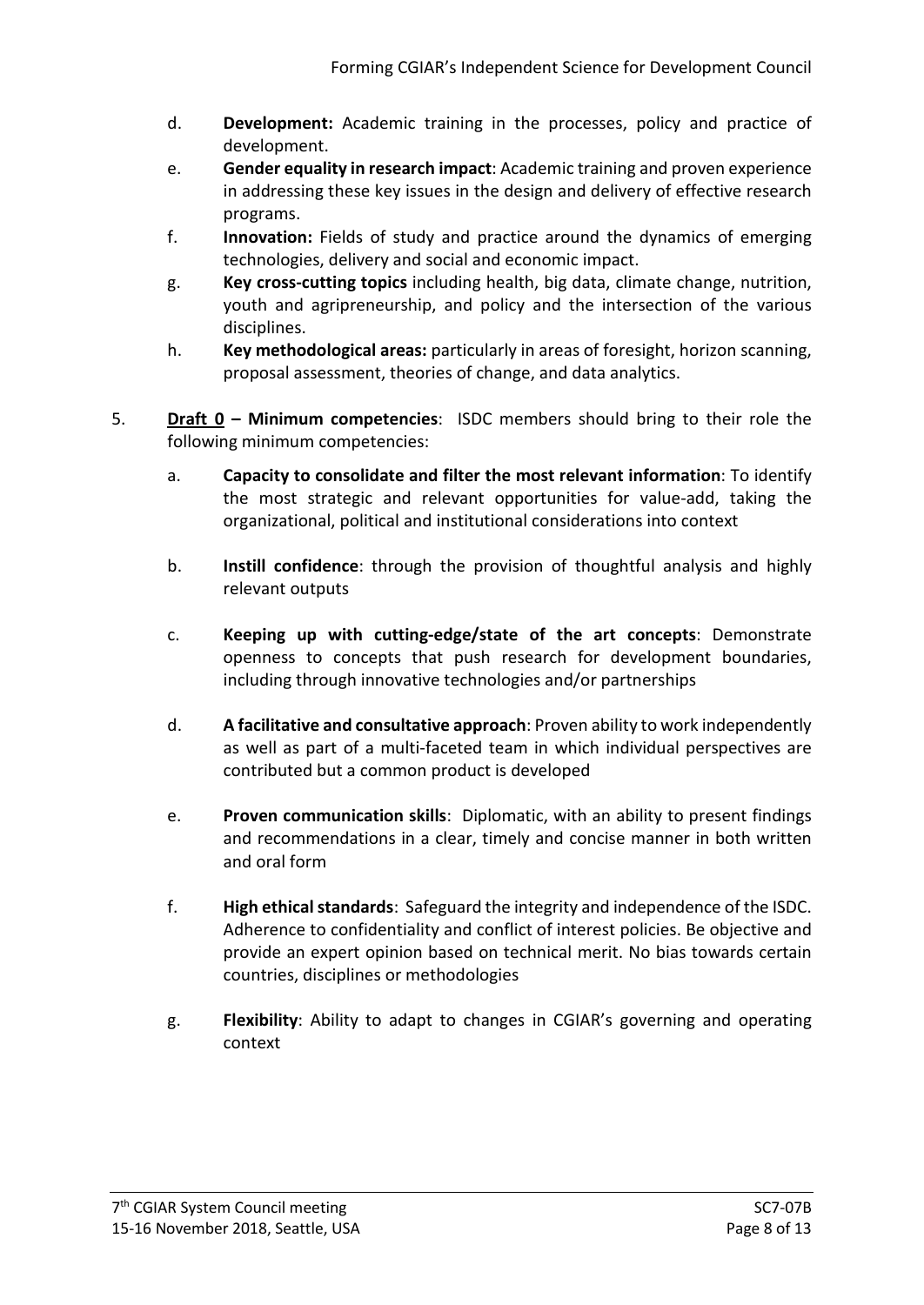## Draft  $0$  – Eligibility to serve as an ISDC member (including the Chair)

- 6. ISDC members serve in a personal capacity. As such, they will not represent the positions of, or seek or accept instructions from, any other party. ISDC members will recuse themselves from any matter falling within the ISDC mandate where they have an interest, affiliation or other factor that may create an actual or perceived conflict of interest, which cannot be mitigated in accordance with the ISDC Conflict of Interest Policy (which policy shall be consistent with any approved CGIAR policy on ethics and conflict of interest).
- 7. To maintain the integrity and independence of the ISDC, persons will not be eligible to be appointed to serve as an ISDC member if they have been involved in any capacity with the CGIAR System in the [two][three] years prior to their appointment date. As a transitional arrangement, the System Council may appoint, with effect from 1 January 2019 members of CGIAR's Independent Science and Partnership Council ('ISPC') who are current serving members of the ISPC as at 31 December 2018.

### ISDC Member commitment and honorarium arrangements (excluding ISDC Chair)

- 8. The time commitment of an ISDC member is up to 25 days per calendar year, as determined by the ISDC Chair. Inclusive in that time commitment will be several meetings per year, as advised by the ISDC Chair after development of the annual ISDC workplan with the Head of the Shared Secretariat.
- 9. ISDC members receive an honorarium<sup>2</sup>, considered to be compensation for time spent, rather than a professional fee. The honorarium is calculated based on the estimated level of effort per work/task and currently stands at US\$760/day<sup>[3](#page-8-1)</sup> (subject to change on the approval of the System Council).
- 10. Travel expenses are paid by the CGIAR System Organization in accordance with System Management Board approved policies from time to time.

-

<span id="page-8-1"></span><span id="page-8-0"></span><sup>&</sup>lt;sup>2</sup> As stated in the approved TOR of the ISDC (Article 7.5): "Where institutional arrangements of an individual ISDC member may require it, the CGIAR System Organization is authorized by the System Council to make payment of the value of the honorarium to an organization affiliated with a relevant ISDC member." <sup>3</sup> Taken from the current arrangements, as included in the 2019-2021 budget submission provided for ISDC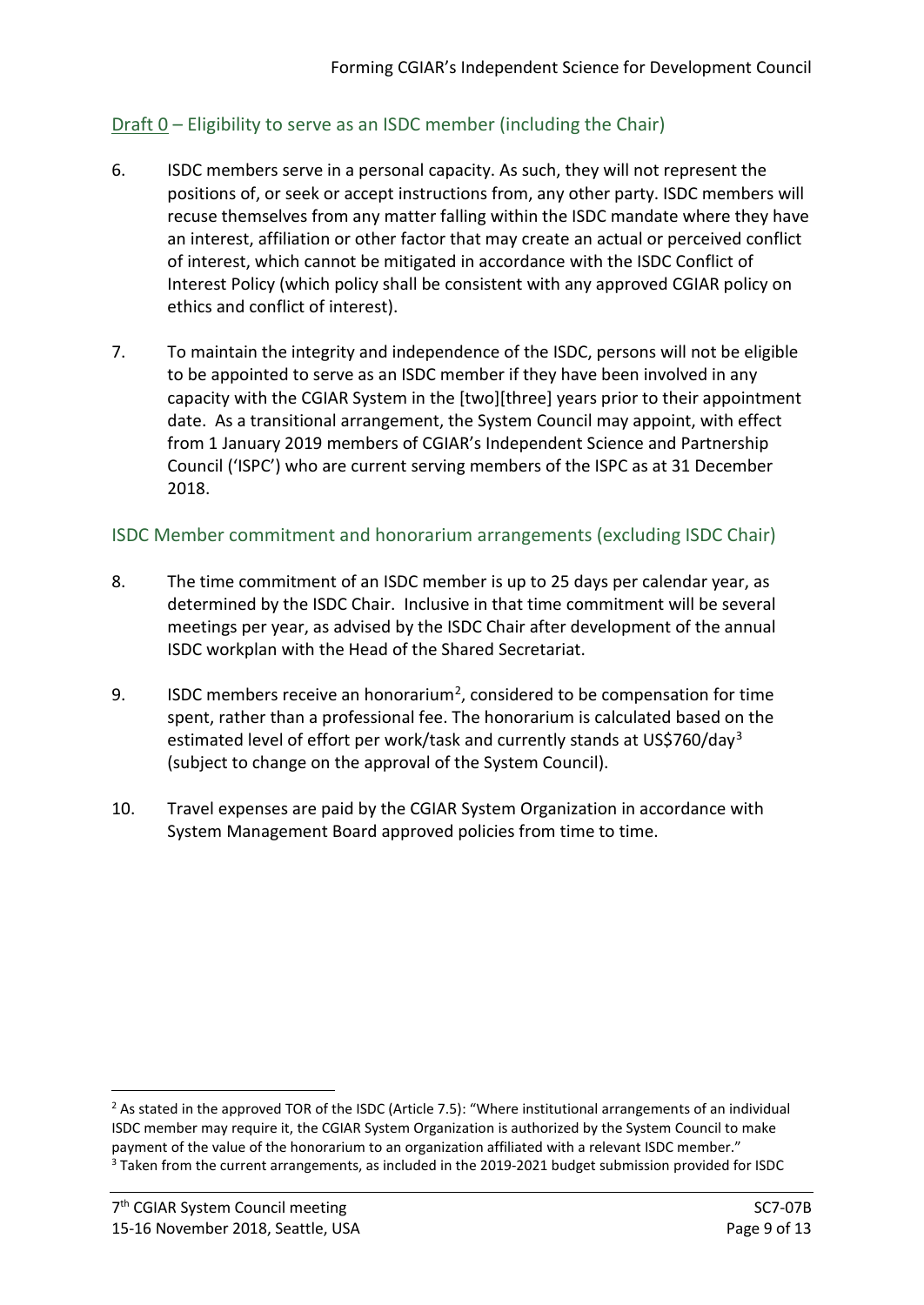# Appendix 2

# 'Draft 0' – Terms of Reference Chair, CGIAR's Independent Science for Development Council

## Background

- 1. The Terms of Reference for the ISDC set out a mandate that is to be executed under the oversight of the CGIAR System Council.
- 2. Built on the principles of ensuring independence of advice; improved efficiency; improved communication; improved and systematic linkage between science and development through innovation and effective partnerships; and higher ownership and improved coordination of the advice by the System itself, the ISDC Chair's role is to lead and steward the ISDC's provision of world-class independent advice to the System Council.

## Draft 0 – Responsibilities of the Chair

- 3. In the context of the defined ISDC mandate, the Chair:
	- a. Drives the articulation of an operational vision for the ISDC, including how it relates to that of other advisory services functions (e.g. the Standing Panel on Impact Assessment, CGIAR System Internal Audit Function, and evaluation needs).
	- b. Leads development of relevant processes for identifying demand for ISDC services from System Council members to guide ISDC workplans.
	- c. Conveys to the System Council and appropriate stakeholder audiences, the ISDC's independent advice and recommendations on strategic issues, foresight, research priorities and the quality of the research programs.
	- d. Maintains a close working relationship with the CGIAR System Council Chair and the System Management Board Chair and the Executive Director of the System Organization.
	- e. Acts as an Active Observer of the System Council and the System Management Board or tasks another ISDC member to represent the ISDC.
	- f. Responds to requests from the SIMEC to attend or send a delegate to SIMEC meetings and proactively to engage with SIMEC in discussions on outputs for discussion by the System Council.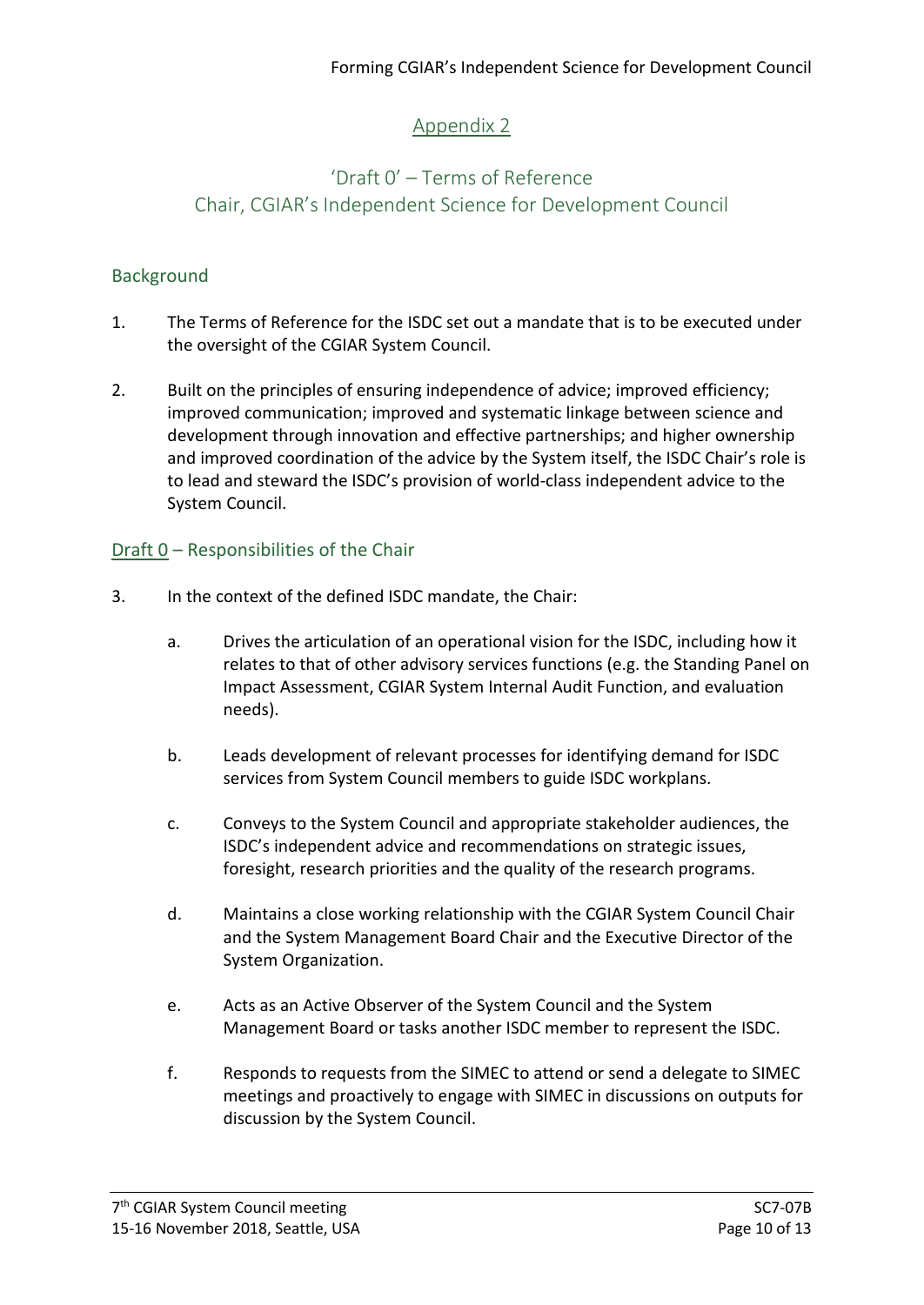- g. Chairs all meetings of the ISDC and represents all ISDC Members, unless she/he tasks another ISDC member to serve as a focal point on a matter.
- h. In consultation with members of the ISDC, allocates the workload of the ISDC between its members, ensuring that the ISDC discharges its advisory role in an effective manner.
- i. Engages regularly with the SPIA Chair, including through participation in SPIA meetings as appropriate (or delegating such attendance to another Council member).
- j. Together with the Head of the Shared Secretariat, ensures the effective management of Conflicts of Interest of ISDC members.
- k. After discussion with the Head of the Shared Secretariat on potential conflicts of interest and their effective management, responds to requests from Centers/science leaders to participate in activities organized by CGIAR Centers and/or research programs and platforms, where this can enhance the ISDC understanding of CGIAR at the operational level.
- l. Directs the development of the multi-year work plan and budget for the ISDC workstream of the Shared Secretariat, and the ISDC itself taking into consideration System Council guidance on priorities.
- m. Serves on the interview panel for the appointment of the Head of the Advisory Services Shared Secretariat ('Shared Secretariat').
- n. Oversees the performance of the Head of the Shared Secretariat for the deliverables of the Shared Secretariat and liaise with the Executive Director of the System Organization regarding the annual performance report for the Head of the Shared Secretariat according to System Organization operational templates.
- o. Contributes to the annual performance assessment on the staff of the Shared Secretariat through the Head of the Shared Secretariat.

## Draft 0 - ISDC Chair competencies

#### 11. **In addition to ISDC Member competencies, the ISDC Chair is expected to bring the following minimum competencies to the role**:

a. **Visionary with global perspective:** and strong ability to think strategically and analyze complex issues.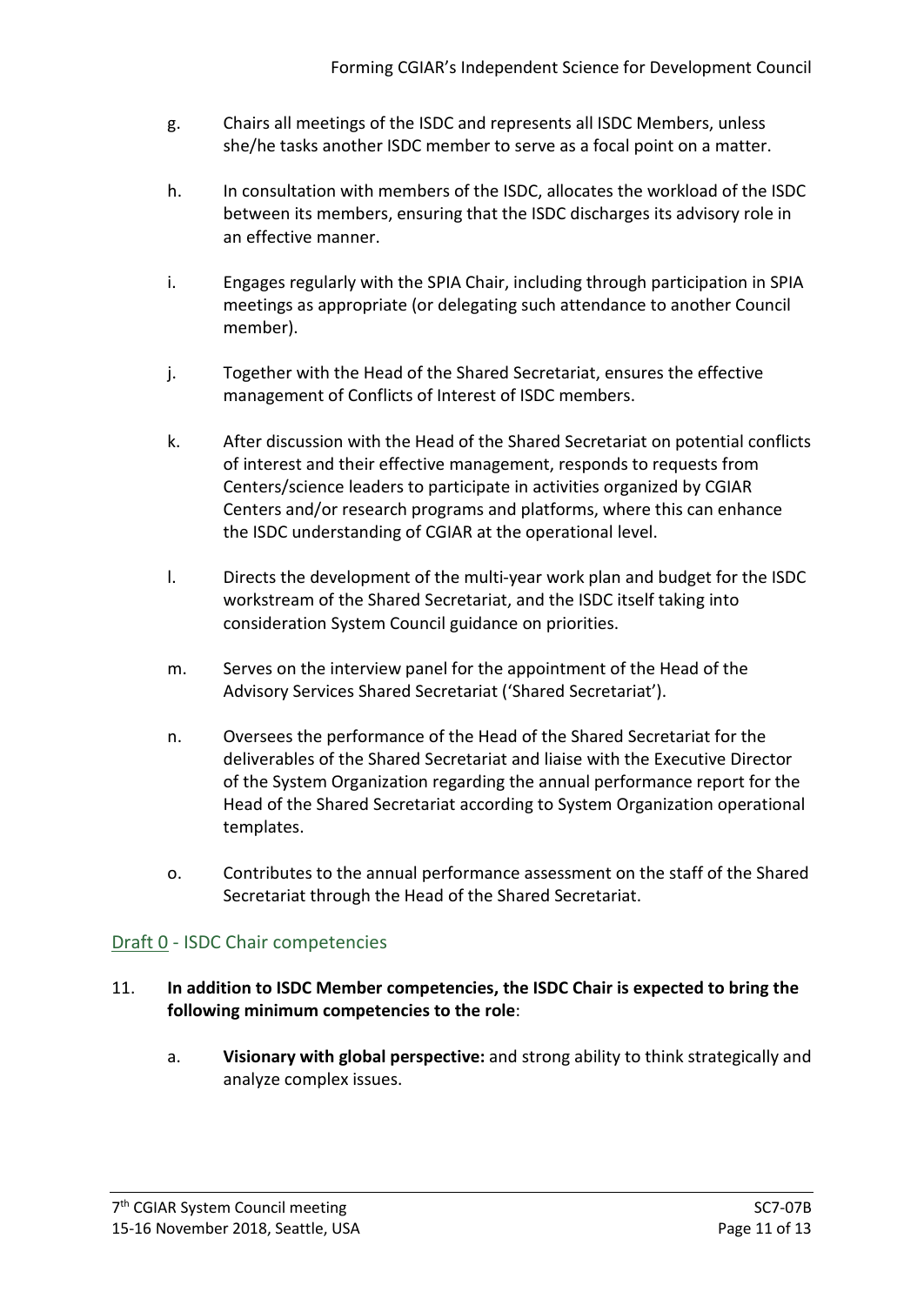- b. **Dynamic strategic leader with the capacity to develop and lead a panel of global experts**: Previous experience in Chairing a high-level panel or committee, or comparable leadership engagements.
- c. **Relationship builder and constructive contributor**: Capacity to understand CGIAR and support the System's efforts to better align its work and thrive in the context of an ever-evolving dynamic environment.
- d. **Strong communication skills**: The Chair should be able to convey clearly to the System Council and other stakeholders the independent advice and strategic guidance it is providing.
- e. **Good judgment and being able to balance views:** A crucial element includes being able to manage and balance differing views and communicating alternate points in a way that brings out the respective merits of those views.

# Draft 0 - ISDC Chair commitment and honorarium arrangements

- 12. The time commitment of the ISDC Chair is a maximum of **[105]** days per calendar year. Included in this time calculation is attendance at two System Council in-person meetings each year; two System Management Board in-person meetings each year; up to two in-person meetings of the ISDC each year. The average duration of such meetings will be 4 days.
- 13. The ISDC Chair receives an honorarium<sup>[4](#page-11-0)</sup>, considered to be compensation for time spent, rather than a professional fee. The honorarium is calculated based on the estimated level of effort per work/task and currently stands at [**US\$1,000/day**][5](#page-11-1) (subject to change on the approval of the System Council). Travel expenses are paid by the CGIAR System Organization in accordance with System Management Board approved policies from time to time.

<span id="page-11-1"></span><span id="page-11-0"></span><sup>-</sup><sup>4</sup> As stated in the approved TOR of the ISDC (Article 7.5): "Where institutional arrangements of an individual ISDC member may require it, the CGIAR System Organization is authorized by the System Council to make payment of the value of the honorarium to an organization affiliated with a relevant ISDC member." <sup>5</sup> Taken from 2019-2021 budget submission provided for ISDC through the current ISPC Secretariat